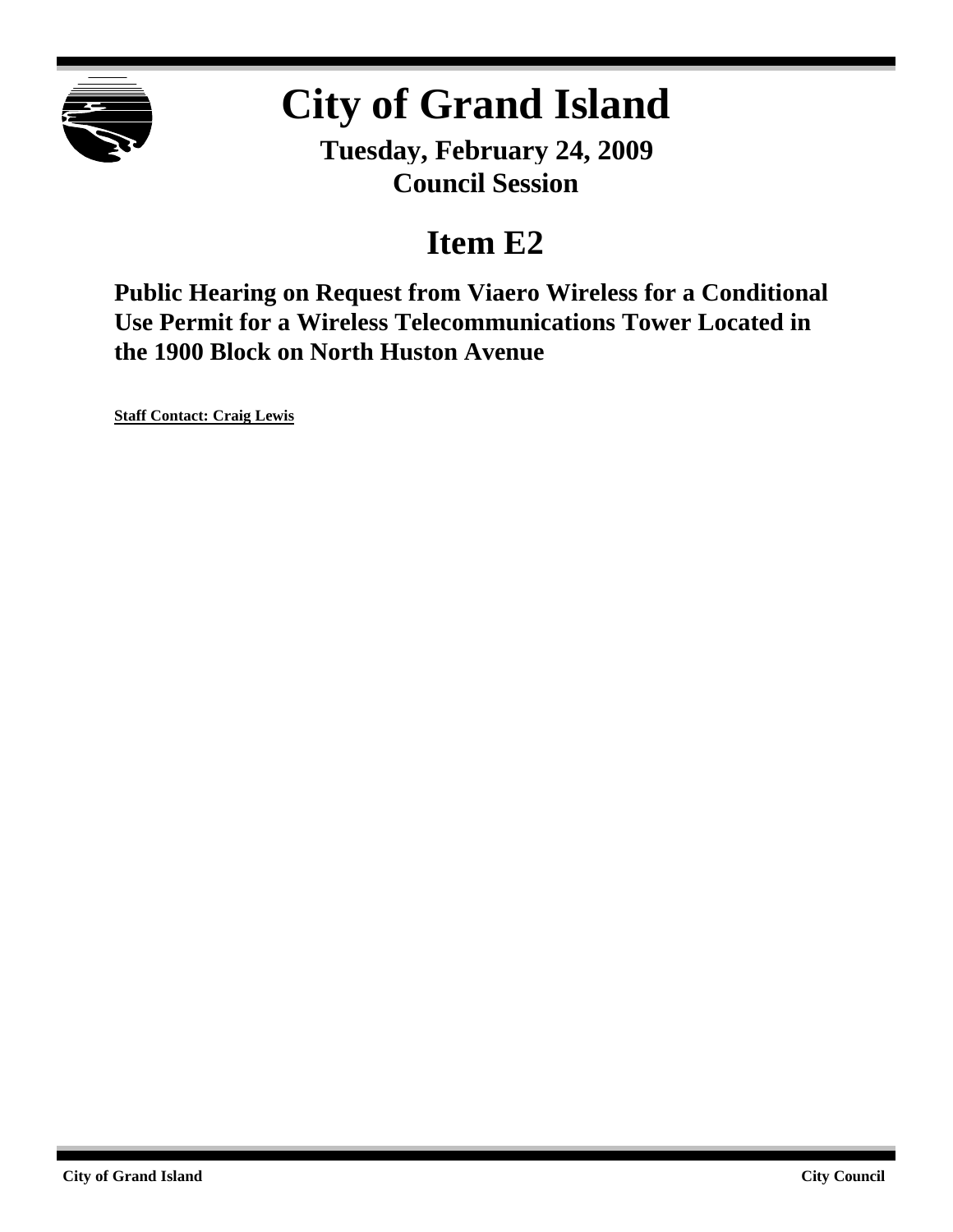# **Council Agenda Memo**

| From:           | Craig A. Lewis, Building Department Director                                                                                                                  |  |
|-----------------|---------------------------------------------------------------------------------------------------------------------------------------------------------------|--|
| <b>Meeting:</b> | February 24, 2009                                                                                                                                             |  |
| Subject:        | Request of Chris Riha, Representing, Viaero Wireless for<br>Approval of a Condition Use Permit to Construct a<br>Telecommunication Tower at 1817 Waugh Street |  |
| Item $#$ 's:    | $E-2 & H-1$                                                                                                                                                   |  |
| $Presenter(s):$ | Craig Lewis, Building Department Director                                                                                                                     |  |

#### **Background**

This is a request to allow for the construction of a 100 foot monopole telecommunication tower at 1817 Waugh Street to facilitate their cellular service area. The property is currently zoned R-3, medium density residential, the Grand Island Zoning Code requires that all telecommunication towers receive the approval of City Council in the form of a conditional use permit prior to construction.

The intent of the tower and telecommunication facilities and antenna regulations are to protect residential areas and land uses from the potential adverse impact of the installation of towers and antennas through careful design, siting, and camouflaging, to promote and encourage shared use/collocation of towers, and to ensure that towers and antennas are compatible with the surrounding land uses.

#### **Discussion**

The City code specifies eight items to be submitted with the application for a tower development permit, all of those items have been submitted, with the exception of; 1). the engineering of the tower and foundation design, and, 2). a building permit application for the proposed tower. It appears reasonable to delay the submittal of these two items until after the City Council has approved the location. At the time of a request for a building permit then the engineering for the construction of the tower and improvements will need to be submitted before a building permit would be issued.

Information attesting to a diligent effort to collocate with any towers within a one mile radius has been submitted by the applicant. There were two towers identified within the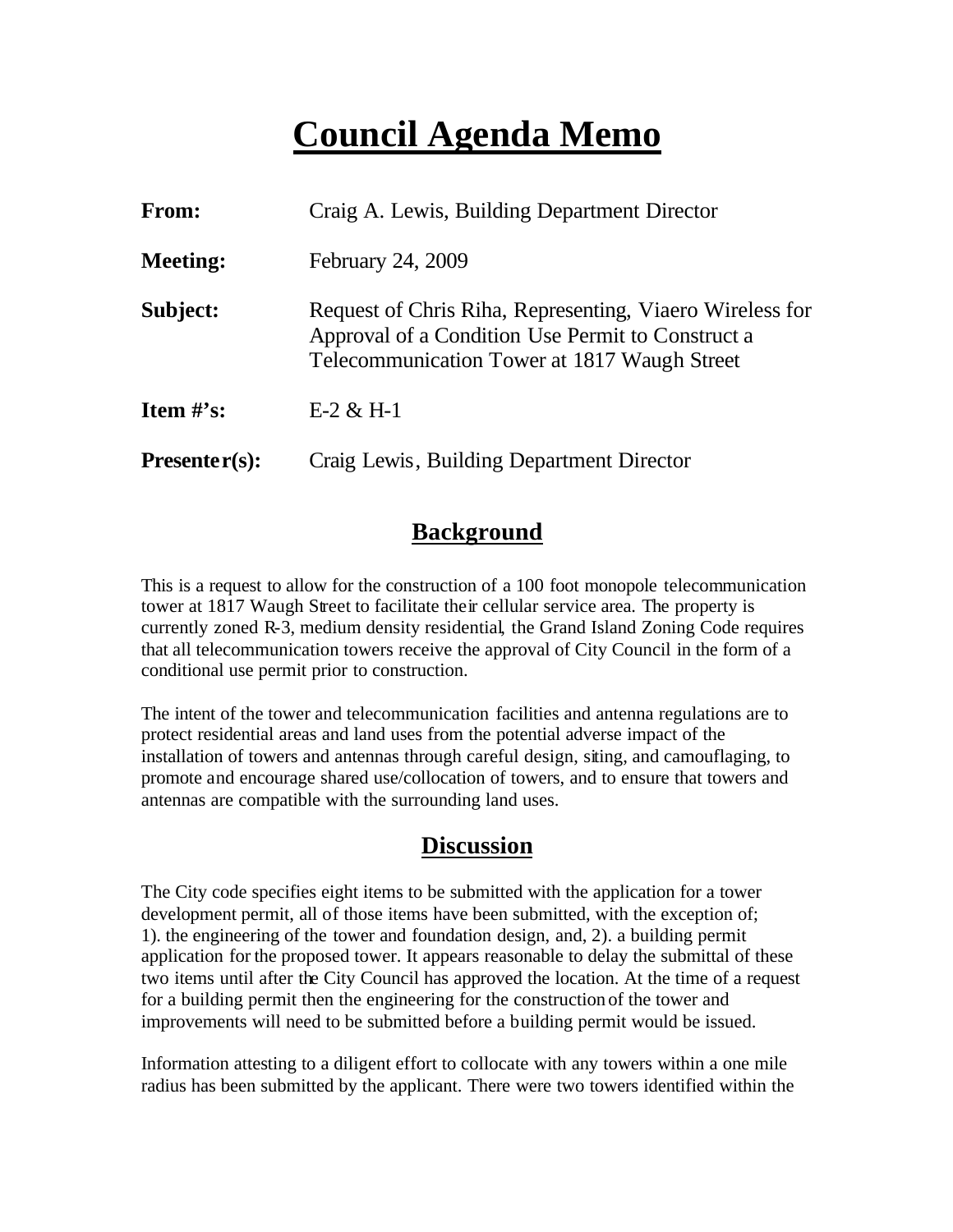one mile radius of the proposed site, neither tower would facilitate the applicants proposed needs.

There were two deficiencies noted in the application, one was the exact location of the tower, to verify the required setbacks from adjacent property lines and the second is a landscaping plan. A landscaping plan is required as the proposal is to purchase the property and create an independent lot for the tower requiring landscaping to be installed adjacent to the streets in compliance with the City zoning regulation. The applicant has acknowledged the requirement and will include installation of street yard landscaping along with the development of the site.

The proposed tower location will be within the airport turning zone but appears to be 33' below the 150' height restriction imposed by the approach zone, a memorandum was sent to the Central Nebraska Regional Airport requesting their review and comment on February 6, 2009, as of this writing no concerns has been received.

### **Alternatives**

It appears that the Council has the following alternatives concerning the issue at hand. The Council may:

- 1. Approve the conditional use permit finding that the proposed use is a listed conditional use in the zoning code and that it will not be detrimental to public health, safety, and the general welfare of the community.
- 2. Disapprove or /Deny the conditional use permit, finding that the proposal does not conform to the purpose of the zoning regulations.
- 3. Modify the conditional use to meet the wishes of the Council
- 4. Refer the matter to a special committee for a determination of a finding of fact.
- 5. Table the issue.

### **Recommendation**

City Staff recommends that the Council approve the request for a conditional use permit to construct this telecommunication tower, finding that the request does promote the health, safety, and general welfare of the community, protects property against blight and depreciation, and is generally harmonious with the surrounding neighborhood.

## **Sample Motion**

Move to approve the request for a conditional use permit as specified in the staff recommendation published in the Council packet and presented at the City Council meeting and finding that the application will conform with the purpose of the zoning regulations.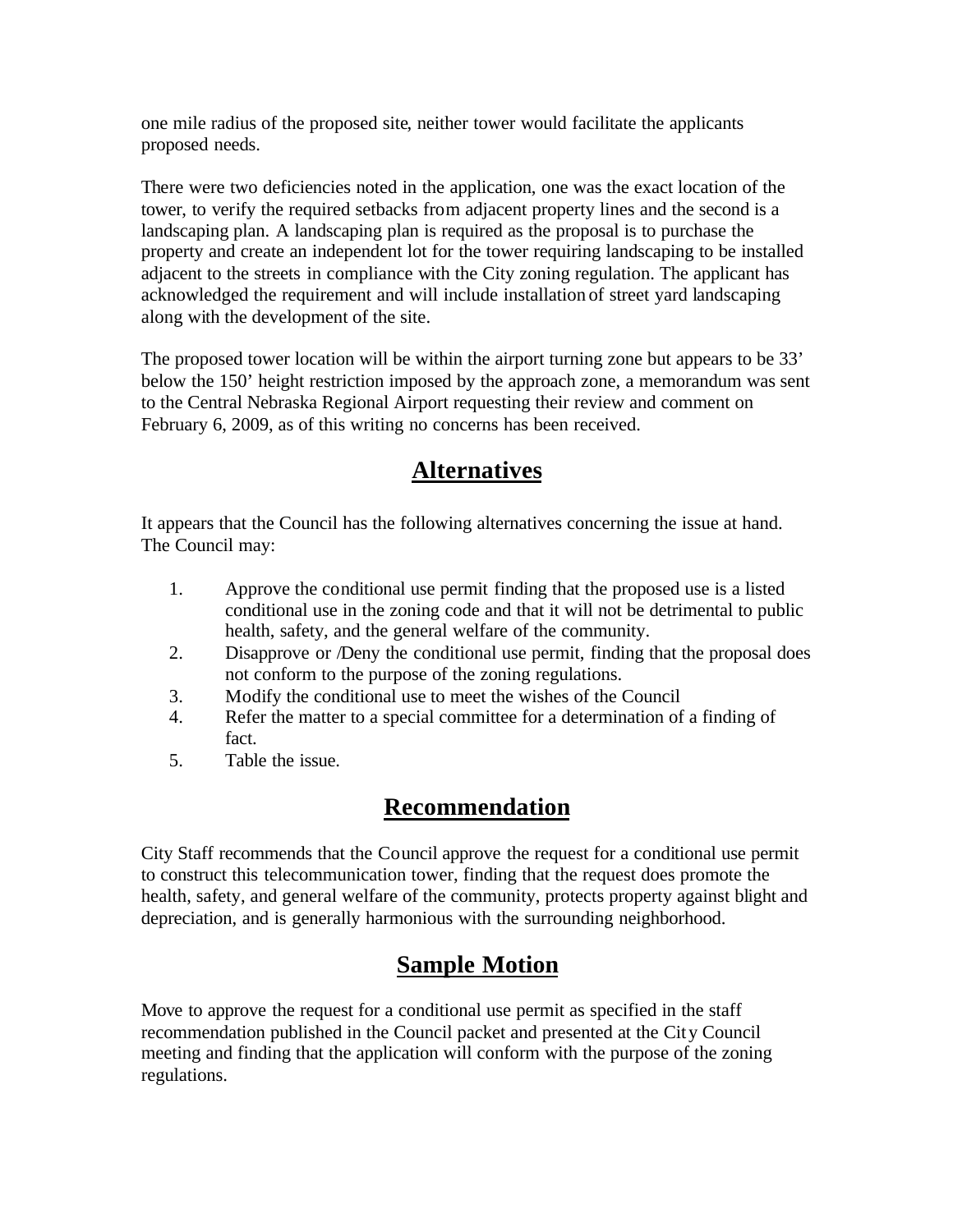| CITY OF<br><b>ISLAND</b>                                                                                                                                                                                                                                                                                                                                                                                                                                                                                                                               |                                                                                          | Non-Refundable Fee: \$200.00<br>Return by:<br>Council Action on: |
|--------------------------------------------------------------------------------------------------------------------------------------------------------------------------------------------------------------------------------------------------------------------------------------------------------------------------------------------------------------------------------------------------------------------------------------------------------------------------------------------------------------------------------------------------------|------------------------------------------------------------------------------------------|------------------------------------------------------------------|
| <b>Conditional Use Permit Application</b>                                                                                                                                                                                                                                                                                                                                                                                                                                                                                                              |                                                                                          | Building, Legal, Utilities<br>pc:<br>Planning, Public Works      |
| 1. The specific use/construction requested is:                                                                                                                                                                                                                                                                                                                                                                                                                                                                                                         |                                                                                          | Wireless Telecommunication Monopole Site.                        |
| 2. The owner(s) of the described property is/are:<br>*See Enclosed 6-Page Purchase Agreement - EXHIBIT A.<br>3. The legal description of the property is:<br>*See Enclosed Survey - EXHIBIT B. to the City of Grand Island, Hall County, NE.<br>4. The address of the property is:                                                                                                                                                                                                                                                                     | NE COLORADO CELLULAR, INC.<br>$d/b/a$ VIAERO WIRELESS<br>1900 Block on N. Huston Avenue. | Lots 2, 4 & 6, Blk. 29, Gilberts 3rd Add.,                       |
| 5. The zoning classification of the property is:<br>*See Enclosed Zoning Map - EXHIBIT C.<br>6. Existing improvements on the property is:                                                                                                                                                                                                                                                                                                                                                                                                              | R3                                                                                       | Medium Density Residential Zone.<br>Playground Equipment.        |
| 7. The duration of the proposed use is:                                                                                                                                                                                                                                                                                                                                                                                                                                                                                                                |                                                                                          | Unforeseen.                                                      |
| 8. Plans for construction of permanent facility is: Mid to Late-2009.                                                                                                                                                                                                                                                                                                                                                                                                                                                                                  |                                                                                          |                                                                  |
| 9. The character of the immediate neighborhood is: Commercial & Residential.<br>*See Enclosed 2 Pages of 4 Pictures - EXHIBITS D & E.<br>10. There is hereby attached a list of the names and addresses of all property owners within 200' of the<br>property upon which the Conditional Use Permit is requested.<br>*See Enclosed 16-Page Property Owners Report - EXHIBIT F.                                                                                                                                                                         |                                                                                          |                                                                  |
| 11. Explanation of request: VIAERO WIRELESS is proposing to construct a 100-FT<br>Monopole, 9'W x 17'L x 9'H Aggregate Building for housing supporting<br>Electronic Equipment, Backup Generator & 1,000 GA buried Propane Tank -<br>all enclosed by a Padlocked Oriental Cedar Wood Fence. Purpose of Site is<br>to improve Frequency Strength in immediate Proposed Area.<br>*See Enclosed Color Photo - Simulation Photo - EXHIBIT G.<br>I/We do hereby certify that the above statements are true and correct and this application is signed as an |                                                                                          |                                                                  |
| acknowledgement of that fact.<br>*See Enclosed Supporting Material for Justification of Site - EXHIBIT H.                                                                                                                                                                                                                                                                                                                                                                                                                                              |                                                                                          |                                                                  |
| Date                                                                                                                                                                                                                                                                                                                                                                                                                                                                                                                                                   | Chris R. Riha, Owners(s)<br>for VIAERO WIRELESS.                                         | Site Acquisition Manager                                         |
| $(970)$ 867-6767<br>Phone Number                                                                                                                                                                                                                                                                                                                                                                                                                                                                                                                       | 1224 W. Platte Avenue<br>Address                                                         |                                                                  |
|                                                                                                                                                                                                                                                                                                                                                                                                                                                                                                                                                        | Fort Morgan, CO 80701<br>City                                                            | Zip<br>State                                                     |

Please Note: Delays May Occur if Application is Incomplete or Inaccurate.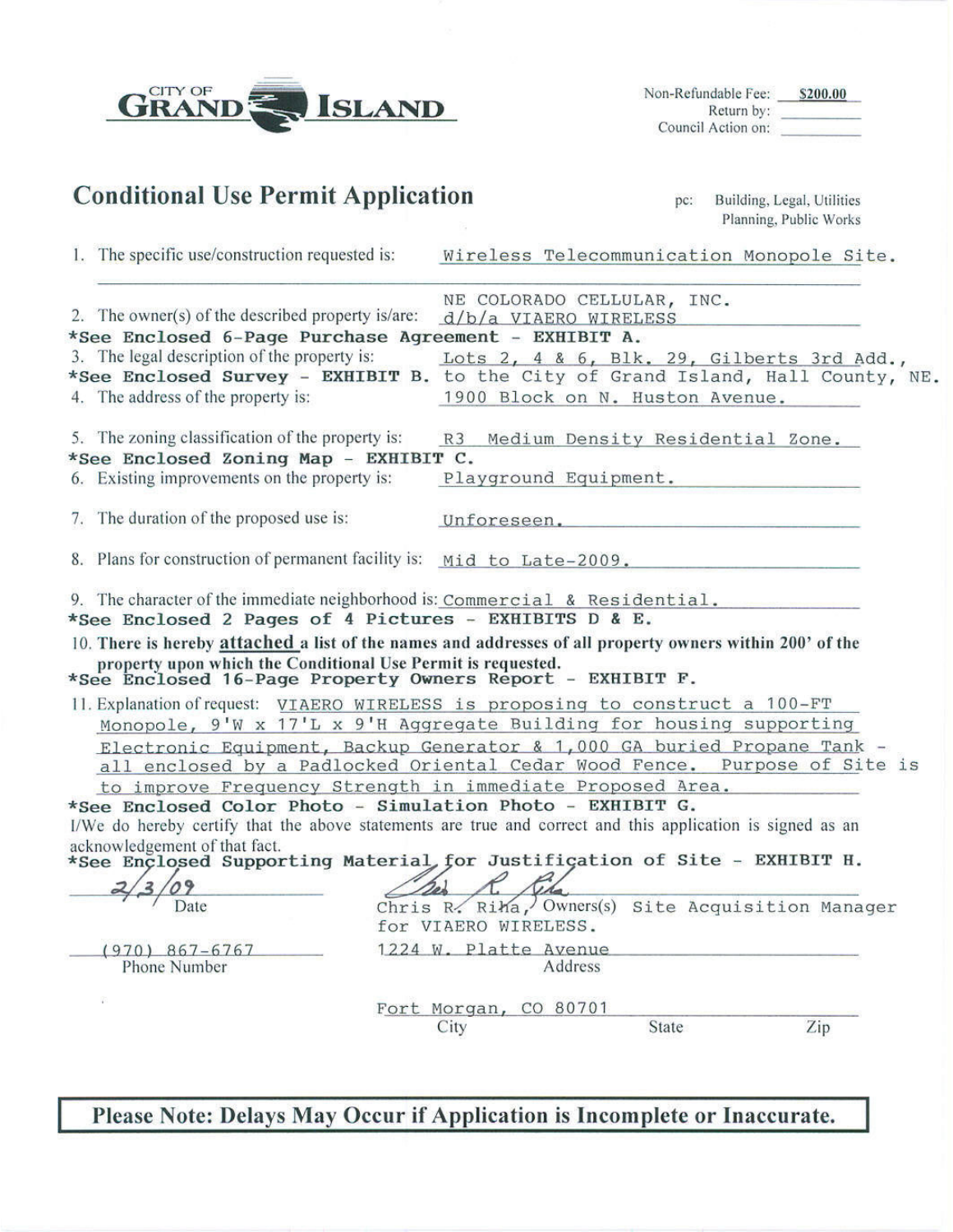Land Information MapSifter 5.0

GRAND ISLAND, NE 5-PTS SITE

**EXHIBIT B** Page 1 of 1